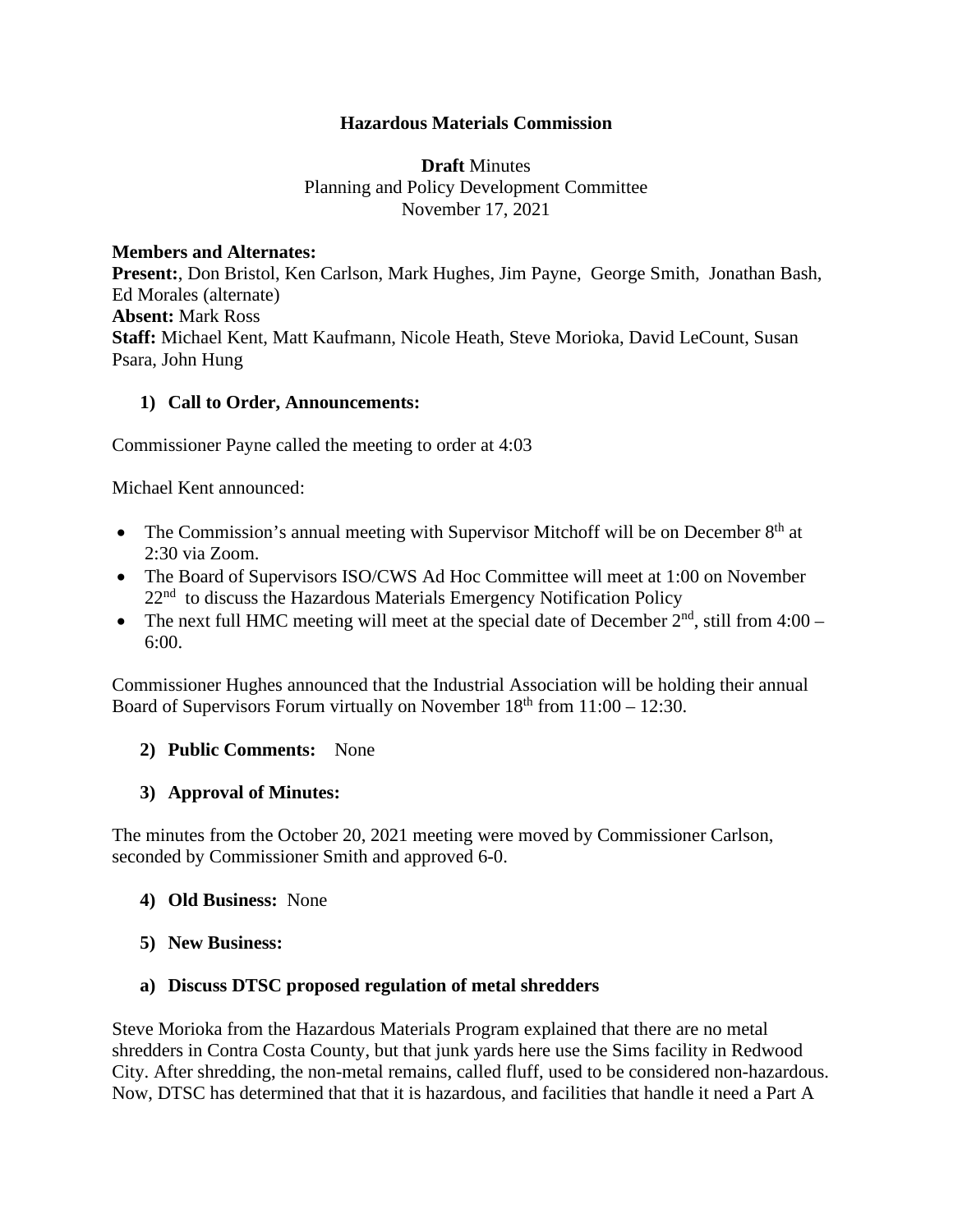Hazardous waste permit. He is not sure how this will affect Contra Costa businesses that send materials to shredders. The Cupa Forum Board has an advisory group that is tracking this issue.

Michael Kent asked if a renal regulation is a done deal. John Hung, Hazardous Materials Specialist, said the temporary regulation is good till April, then they will be writing a final rule. The Part A of the hazardous waste permit is required in the meantime.

Mr. Hung went on to say that during the shredding process, if everything is done properly, the resulting non-recyclable material can be sent to a solid waste landfill. Requiring the hazardous waste permit will allow DTSC to make sure the shredding process is done right with the appropriate treatment.

Mr. Morioka said he thought the non-metal waste is a hazardous waste. Mr. Kaufmann clarified that that it does designate as a hazardous waste, but previously there was an exception that allowed them to call it non-hazardous.

Commissioner Hughes thought this is something the committee should track. The rest of the committee agreed.

# **b) Discuss Potential hazardous of marijuana processing waste**

 Steve Morioka explained that in the manufacturing process after oil is extracted from marijuana, or just from trimmings, the remaining plant material is considered a California hazardous waste because if fails the fish bioassay test. Therefore, it is supposed to be disposed of as a hazardous waste. Some processes to extract oil use ethanol, but most of this evaporates. There are very few locations that the Hazardous Materials Program regulates, but there are probably many more unregulated sites.

David LeCount, Hazardous Materials Specialist, said individual cities in the County decide whether to permit marijuana facilities, so it is hard to get a complete list of all the facilities in the County. He said Environmental Health issues permits, and there are 2 in the County. They produce a small amount of waste. These two facilities do have EPA ID numbers for hazardous waste generation, but they send their plant waste off-site as non-hazardous waste. But a small amount of ethanol waste is sent off as hazardous waste.

Mr. Morioka said that the CUPA Forum Board has asked DTSC for guidance on how to manage the plant waste.

Matt Kaufmann, Hazardous Materials Program Director, said he is not sure if the permit from Environmental Health says anything about the management of hazardous waste. He said that the CUPA Forum Board is petitioning DTSC to exempt plant waste. They are looking for a legislative sponsor for a bill this year. They did have a sponsor last year for AB 318 sponsored by Levine, but it failed. He noted that the problem is much bigger in northern and southern California than it is in the Bay Area.